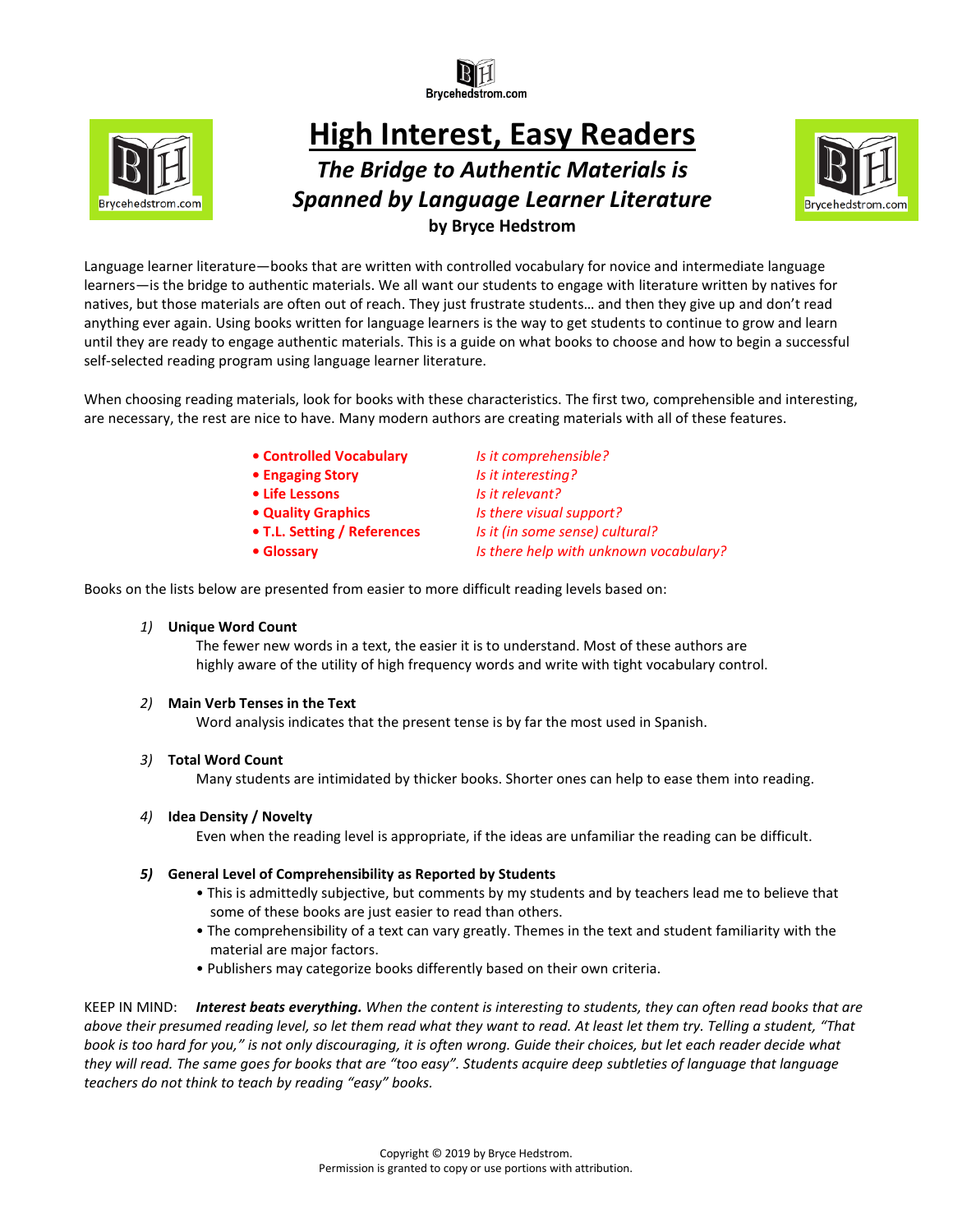

#### **The books below are listed based on independent student reading level in an acquisition-rich classroom that focuses on comprehensible input and high frequency verbs**.

- When students know high frequency verbs, they can often read at a much higher level than is traditionally supposed.
- Books will be more comprehensible when guided by a teacher and read together as a class.
- With more reading, students acquire more vocabulary and become more fluent readers.

-Students that read for 15 minutes a day tend to score in the top 20% of all readers.

-Students that read for 30 minutes a day score in the top 2%─this can't happen in class, but they can read at home. • How many words will each of your students read in the target language this year? 20,000? 100,000? 1,000,000?

**UNIQUE WORD COUNT** is important to be aware of because it is **related to comprehensibility**: the lower the number, the easier a text is to read. Many of these authors are writing with high frequency verbs and unique word counts in mind. Upper level students should be allowed to read lower level books.

**TOTAL WORD COUNT** is important to consider because **the more words your students read, the more fluent they will become**. With books like these, students can read tens of thousands of words per year and acquire hundreds of words and accompanying grammar joyfully, painlessly and independently.

THE CASE FOR EASY BOOKS

**"I think we don't do nearly enough 'very easy' reading. It may look easy and seem easy to understand, but there is lots of acquisition going on. More complete acquisition of word meanings, grammatical properties of words…. I suspect that lots of i+1 moves into i with lots of easy reading. My impression is that we feel the urge to include too much 'new stuff' all the time in reading, forcing it in."** ―Stephen Krashen, PhD, personal correspondence

 $i$  = right at the reader's level of acquisition  $i + 1 =$  just a bit above one's acquisition level

#### **Titles highlighted in gray = Books available on brycehedstrom.com**

|                                                              | <b>WORD</b><br><b>COUNT</b> | <b>UNIQUE</b> MAIN VERB<br>TENSES/MOODS<br>&/OR EMPHASIS | <b>TOTAL</b><br><b>WORD</b><br><b>COUNT</b> |
|--------------------------------------------------------------|-----------------------------|----------------------------------------------------------|---------------------------------------------|
| $\mathbf{a}$ , and a probably a straightfull of $\mathbf{a}$ |                             |                                                          |                                             |

#### *BEGINNER READERS / EARLY LEVEL 1*

| If you teach the high-frequency verbs, beginners can read these books within the first weeks of class. |     |              |                  |
|--------------------------------------------------------------------------------------------------------|-----|--------------|------------------|
| · El capibara con botas, Mira Canion                                                                   | 55  | present      | 2,100            |
| • La Leyenda de La Llorona Embedded Reading, Bryce Hedstrom                                            | 80  | present      | 1,700            |
| • Brandon Brown dice la verdad, Carol Gaab                                                             | 75  | present      | 3,800            |
| • Papacito, Craig Klein Dexemple                                                                       | 130 | present      | (# not provided) |
| • Renata, Craig Klein Dexemple                                                                         | 102 | present      | (# not provided) |
| · El ratón Pablito, Craig Klein Dexemple                                                               | 180 | present      | 2,400            |
| · La familia de Federico Rico, Craig Klein Dexemple                                                    | 140 | present      | 2,300            |
| · Feliz cumpleaños, A.C. Quintero                                                                      | 100 | present      | 3,100            |
| · Pobrecita Ana va uno por uno, Blaine Ray                                                             | 100 | present      | 3,800            |
| • Brandon Brown quiere un perro, Carol Gaab                                                            | 100 | present      | 4,600            |
| • Berto y sus buenos amigos, Chris Stolz                                                               | 110 | present/past | 3,800            |
| • La clase de confesiones, A.C. Quintero                                                               | 125 | present      | 4,000            |
| · Los niños detectives, Patricia Verano                                                                | 100 | present      | 3,000            |
| • Daniel el detective, Landor & Tottingham                                                             | 150 | present      | 4,700            |
| • Berto y sus buenas ideas, Magaly Rodríguez                                                           | 200 | present      | 2,500            |
| • Las aventuras de Isabela, Karen Rowan                                                                | 200 | present      | 2,200            |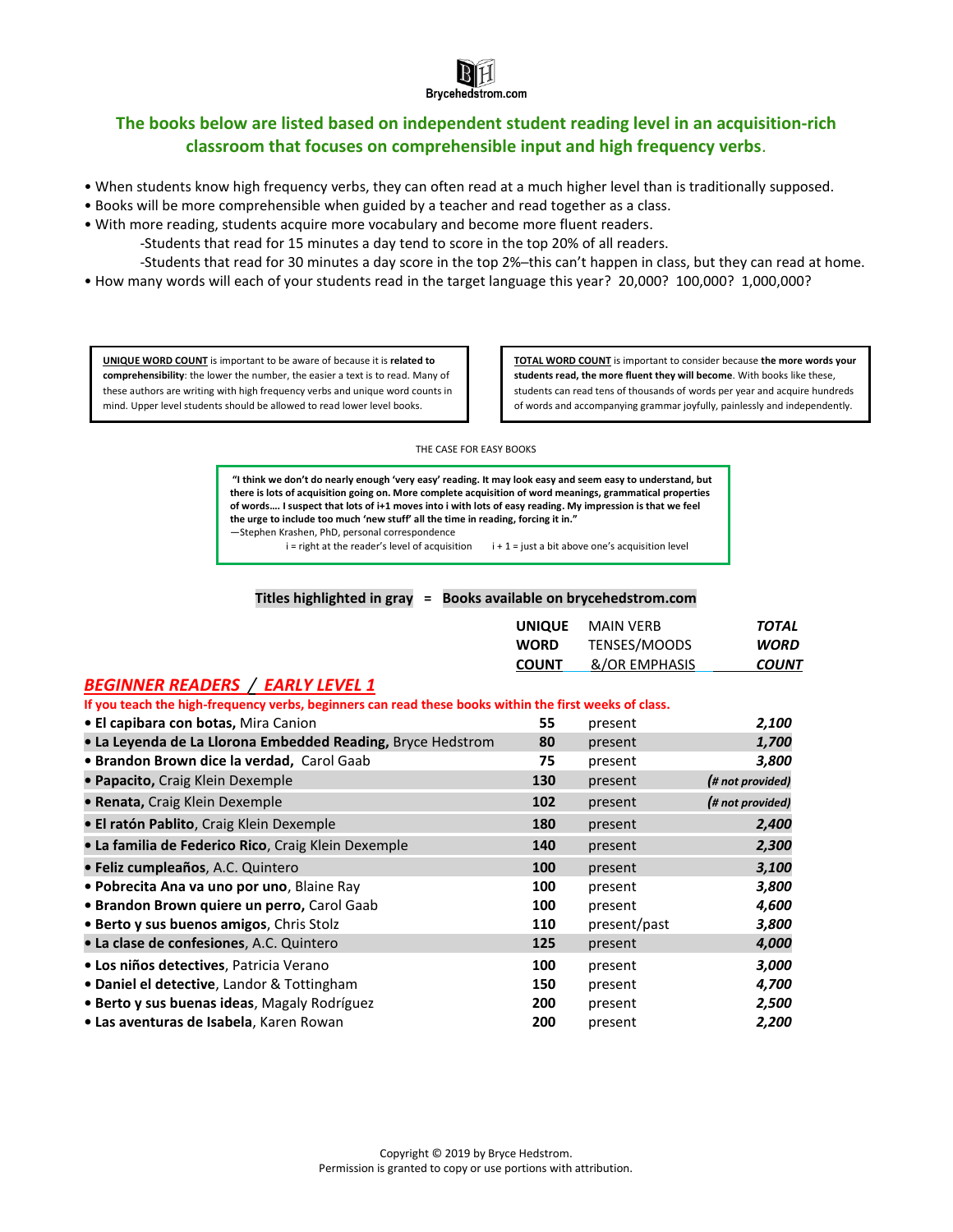# Brycehedstrom.com

*MAKE A POSTER LIKE THIS & PLACE IT IN YOUR CLASSROOM*



#### **Titles highlighted in gray = Books available on brycehedstrom.com**

|                                                                                                                                  | <b>UNIQUE</b> | <b>MAIN VERB</b> | <b>TOTAL</b>           |
|----------------------------------------------------------------------------------------------------------------------------------|---------------|------------------|------------------------|
|                                                                                                                                  | <b>WORD</b>   | TENSES/MOODS     | <b>WORD</b>            |
|                                                                                                                                  | <b>COUNT</b>  | &/OR EMPHASIS    | <b>COUNT</b>           |
| MID LEVEL 1 / ADVANCED STUDENTS IN EARLY LEVEL 1                                                                                 |               |                  |                        |
| If you teach high frequency verbs and students have read short class stories, they will be able to read these during semester 1. |               |                  |                        |
| • Agentes secretos, Mira Canion                                                                                                  | 100           | present          | 4,700                  |
| • La bella mentira (la clase de confesiones, pt 2), A.C. Quintero                                                                | 150           | present          | 6,200                  |
| · La isla más peligrosa, John Sifert                                                                                             | 200           | present          | 5,200                  |
| · Brandon Brown versus Yucatán, Carol Gaab                                                                                       | 140           | present/past     | <b>5,000</b> each side |
| • Fiesta fatal, Mira Canion                                                                                                      | 140           | past             | 4,800                  |
| • El escape cubano, Mira Canion                                                                                                  | 140           | present          | 3,000                  |
| • Isabela captura un congo, Karen Rowan                                                                                          | 250           | present          | 3,500                  |
| • Carl no quiere ir a México, Karen Rowan                                                                                        | 250           | present          | 5,000                  |
| · Ataques de hambre, Eric Herman                                                                                                 | 200           | present          | 9,900                  |
| · La chica nueva, Jennifer Degenhardt                                                                                            | 250           | present          | 4,800                  |
| • Don Quijote, el último caballero, Karen Rowan                                                                                  | 200           | present/past     | 1,400 each part        |
| • El nuevo Houdini, Carol Gaab                                                                                                   | 200           | present/past     | <b>5,600</b> each side |
| • Tumba, Mira Canion                                                                                                             | 170           | present          | 3,500                  |
| • Pobre Ana, Blaine Ray                                                                                                          | 300           | present          | 6,000                  |
| • Pobre Ana moderna, Blaine Ray                                                                                                  | 300           | present          | 9,600                  |

#### *LATE LEVEL 1 / ADVANCED STUDENTS IN EARLY LEVEL 1*

**Level 1 students with access to books and time to read have been able to read these, as well as the books in the next several categories.**

| · Piratas del Caribe y el mapa secreto, Canion & Gaab           | 200 | present             | 6,800 |
|-----------------------------------------------------------------|-----|---------------------|-------|
| · Superburguesas, Mike Peto                                     | 250 | present, yo form    | 4,200 |
| · El Ekeko, Katie Baker                                         | 200 | present/subjunctive | 5,800 |
| • Rival, Mira Canion                                            | 270 | past                | 5,400 |
| · Noches misteriosas en Granada, Kristy Placido                 | 300 | past/present        | 8,200 |
| • La vampirata, Mira Canion                                     | 240 | past                | 5,600 |
| · Piratas del Caribe y el Triángulo de las Bermudas, Carol Gaab | 280 | past                | 9,900 |
| · El Jersey, Jen Degenhardt                                     | 320 | present             | 5,540 |
| · Patricia va a California, Blaine Ray                          | 400 | present             | 6,400 |
| • Casi se muere, Blaine Ray                                     | 400 | present             | 5,800 |

#### *AUTHENTIC TEXTS OFTEN DON'T LET STUDENTS READ FOR ACQUISITION*

**"The use of authentic texts with learners often has an effect opposite to that intended: instead of helping the reader to read for the meaning of the message, an authentic text at too difficult of a level of language forces the reader to focus on the code."**  ―Eddie Williams (1983). Communicative Reading. In K. Johnson and D. Porter (Eds.), *Perspectives in Communicative Language Teaching,* p. 175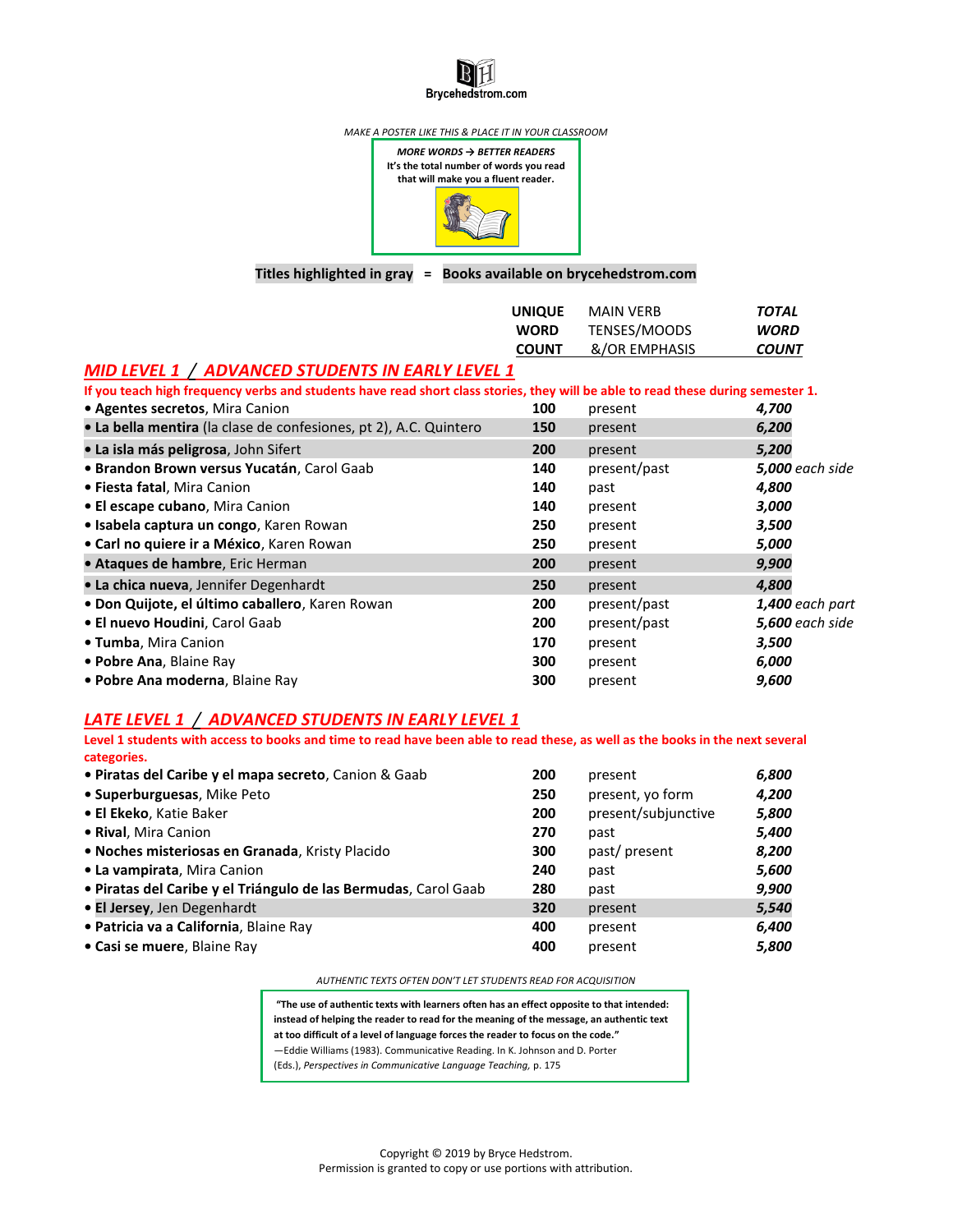

#### **Titles highlighted in gray = Books available on brycehedstrom.com**

| <b>UNIQUE</b> | <b>MAIN VERB</b> | TOTAL        |
|---------------|------------------|--------------|
| <b>WORD</b>   | TENSES/MOODS     | <b>WORD</b>  |
| <b>COUNT</b>  | &/OR EMPHASIS    | <b>COUNT</b> |

#### *EARLY LEVEL 2 / ADVANCED STUDENTS IN LEVEL 1*

**Don't hold your level 1 students back. Some will be able to read these books. Allow your level 3 & 4 students to read these for pleasure.**

| · Cómo salir de la zona de amigos, A.C. Quintero                                                            | 200 | present/past     | 5,100                     |
|-------------------------------------------------------------------------------------------------------------|-----|------------------|---------------------------|
| . Bianca Nieves y los 7 toritos, Carrie Toth                                                                | 150 | past             | 6,400                     |
| • Conexiones, Bryce Hedstrom (Short cultural non-fiction articles)                                          | 300 | present/past     | <b>22,300 words total</b> |
| Part 1 (Level 1): 5,000 words Part 2 (Level 2): 9,300 words Cultural Dictionary (Levels 1 & 2): 8,000 words |     |                  |                           |
| • Esperanza, Carol Gaab                                                                                     | 200 | present, yo form | 6,500                     |
| · Pobre Ana bailó tango, Blaine Ray                                                                         | 300 | past             | 9,100                     |
| · Las lágrimas de Xóchitl, Virginia Hildebrandt                                                             | 300 | present          | 7,000                     |
| • Los Baker van a Perú, Nathaniel Kirby                                                                     | 375 | past             | 7.300                     |
| · Robo en la noche, Kristy Placido                                                                          | 380 | past             | <b>8,400</b> each side    |
| • El viaje de su vida, Blaine Ray                                                                           | 400 | present          | 6,400                     |

*MAKE A POSTER LIKE THIS & PLACE IT PROMINENTLY IN YOUR CLASSROOM*

**"You all have different interests and different abilities. To develop them, you need to be reading different books."** —Bryce Hedstrom



#### *LEVEL 2* / *ADVANCED STUDENTS IN LEVEL 1*

**Level 2 students do not have to read only level 2 books. They will acquire deep features of the language even with "easy" books.**

| • Felipe Alou, Carol Gaab                                       | 150              | past    | 6,000  |
|-----------------------------------------------------------------|------------------|---------|--------|
| • Mi propio auto, Blaine Ray                                    | 250              | present | 8,500  |
| · Los sueños de Xóchitl, Virginia Hildebrandt                   | 300              | present | 6,900  |
| · El silbón de Venezuela, Craig Klein Dexemple                  | (# not provided) | present | 4,100  |
| • El escape (formerly "Casi me mata el celular"), A.C. Quintero | 350              | past    | 10,400 |
| • Rebeldes de Tejas, Mira Canion                                | 400              | past    | 10,700 |
| • ¿Dónde está Eduardo?, Blaine Ray                              | 350              | past    | 8,600  |
| • El viaje perdido, Blaine Ray                                  | 350              | past    | 8,900  |
| • ¡Viva el toro!, Blaine Ray                                    | 350              | past    | 8,000  |
| . Noche de oro, Kristy Placido                                  | 290              | past    | 9,000  |

#### *LEVEL 3* / *ADVANCED STUDENTS IN LEVELS 1 & 2*

| If level 3 students are finding books labeled level 3 too challenging, steer them towards book with a lower unique word count. |     |                   |        |
|--------------------------------------------------------------------------------------------------------------------------------|-----|-------------------|--------|
| · Frida Kahlo, Kristy Placido                                                                                                  | 150 | past tense        | 7,200  |
| • La Llorona de Mazatlán, Katie Baker                                                                                          | 300 | past tense        | 10,000 |
| · Las apariencias engañan, A.C. Quintero                                                                                       | 350 | past/ subjunctive | 10,700 |
| · El armario, A.C. Quintero                                                                                                    | 350 | past/subjunctive  | 9,600  |
| · Soy Lorenzo, Virginia Hildebrandt                                                                                            | 400 | past              | 7,600  |
| • La maldición de la cabeza reducida, Nathaniel Kirby                                                                          | 400 | past              | 7,200  |
| • La Lucha de la vida, Jen Degenhardt                                                                                          | 450 | past/ subjunctive | 11,100 |
| · Maria Maria, Jen Degenhardt                                                                                                  | 450 | past/ subjunctive | 11.225 |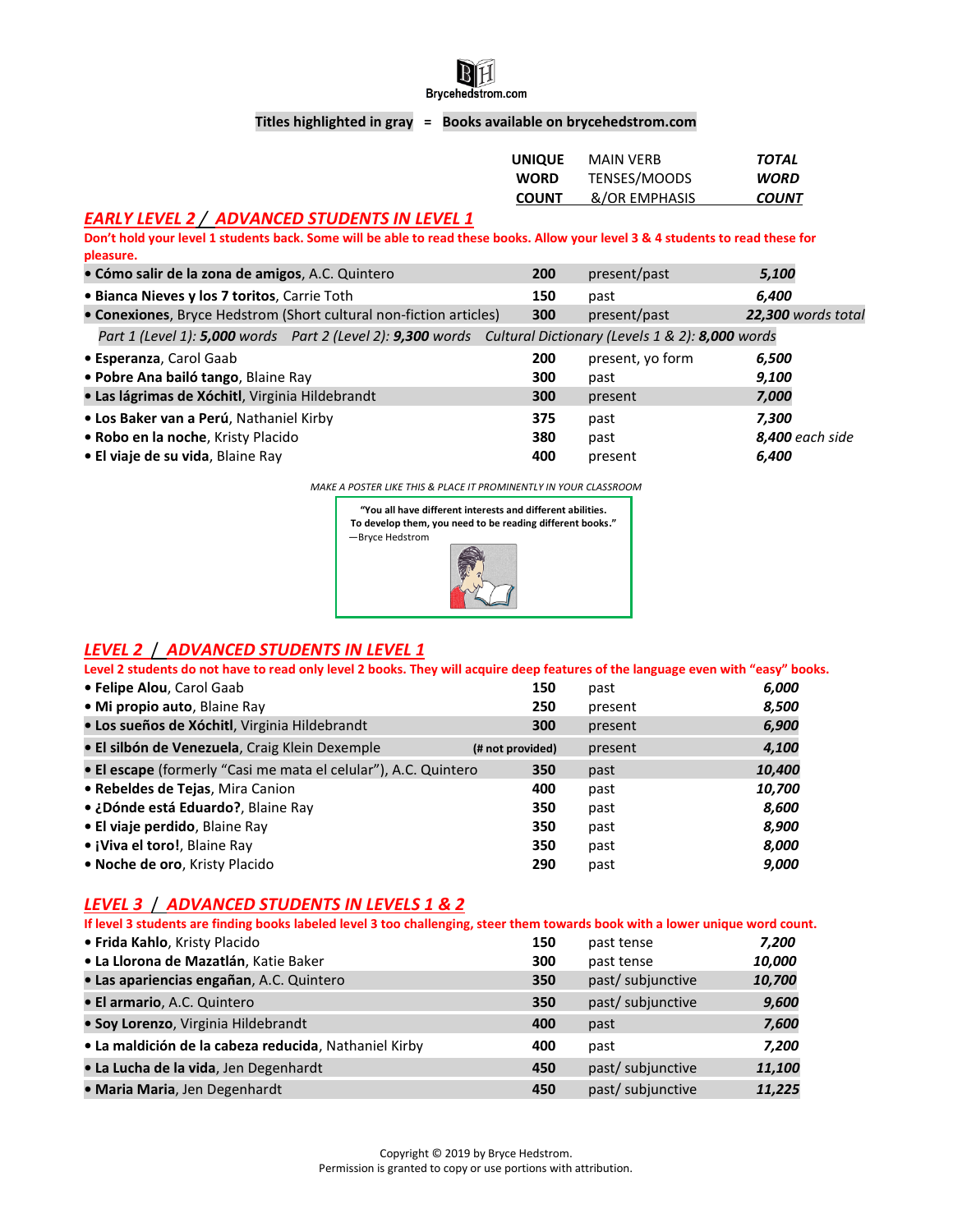

| • Los ojos de Carmen, Verónica Moscoso    | 450              | 1 <sup>st</sup> person, past/subjunctive | 7.500  |
|-------------------------------------------|------------------|------------------------------------------|--------|
| • Vida o muerte en Cusco, Lisa Ray Turner | 500              | past/subjunctive                         | 10.000 |
| • Todo lo que brilla, Chris Mercer        | (# not provided) | past                                     | 12,400 |
| • El Ultimo Viaje, A. C. Quintero         |                  | past/subjunctive                         |        |

*MAKE A POSTER LIKE THIS & PLACE IT PROMINENTLY IN YOUR CLASSROOM SHINE YOUR LASER POINTER AT IT WHEN STUDENTS COMPLAIN ABOUT "READING ALL THE TIME".*



#### *LEVEL 4* / *ADVANCED STUDENTS IN LEVEL 2 & 3*

**Organize your classroom library by unique word count—it will make it easier for lower level students to find materials at their reading level.**

|                                                         | <b>UNIQUE</b>    | <b>MAIN VERB</b> | <b>TOTAL</b> |
|---------------------------------------------------------|------------------|------------------|--------------|
|                                                         | <b>WORD</b>      | TENSES/MOODS     | <b>WORD</b>  |
|                                                         | <b>COUNT</b>     | &/OR EMPHASIS    | <b>COUNT</b> |
| • Las sombras, A. C. Quintero                           | 500              | past/subjunctive | 18,000       |
| • Casa dividida, Chris Mercer                           | (# not provided) | past             | 16,600       |
| • Vector, Carrie Toth                                   | 400              | past             | 7,100        |
| · Vida y muerte en la Mara Salvatruchas, Anónimo        | 400              | past             | 7,600        |
| • La calaca alegre, Carrie Toth                         | 425              | past/subjunctive | 9,900        |
| • La hija del sastre, Carrie Toth                       | 500              | past/subjunctive | 12,400       |
| • La corza blanca, Gustavo Bécquer, Santillana Press    | 500              | mostly past      | 3,400        |
| · La cruz del diablo, Gustavo Bécquer, Santillana Press | 700              | past/subjunctive | 3,600        |
| • La guerra sucia, Nathaniel Kirby                      | 600              | past/subjunctive | 12,400       |
| • En busca del monstruo, Pablo Ortega López (POL)       | 600              | past/subjunctive | 10,000       |

# 11 STEPS TO A COMPLETE READING PROGRAM: The WHAT, WHY & HOW of FVR

### *WHAT KINDS OF BOOKS SHOULD I GET?*

#### **1. GET BOOKS WRITTEN FOR LANGUAGE LEARNERS**

**• Interesting and comprehensible is the key.** 

Students must be engaged and they must understand what they are reading.

They must understand most of what they are reading.

Focusing on the code, rather than on the message, is tiresome and distracting.

#### **• It's the total number of words students read that makes them fluent.**

Novice level novels may contain 2,000 to 6,000 words.

Intermediate level novels will contain 6,00-12,000 words.

These are many, many more words than students read with textbooks and worksheets.

#### **• Students need quantity reading and quality reading.**

Excerpts from textbooks, short stories, poems, songs and news articles are not long enough to give students the massive exposure they need to acquire large amounts of vocabulary.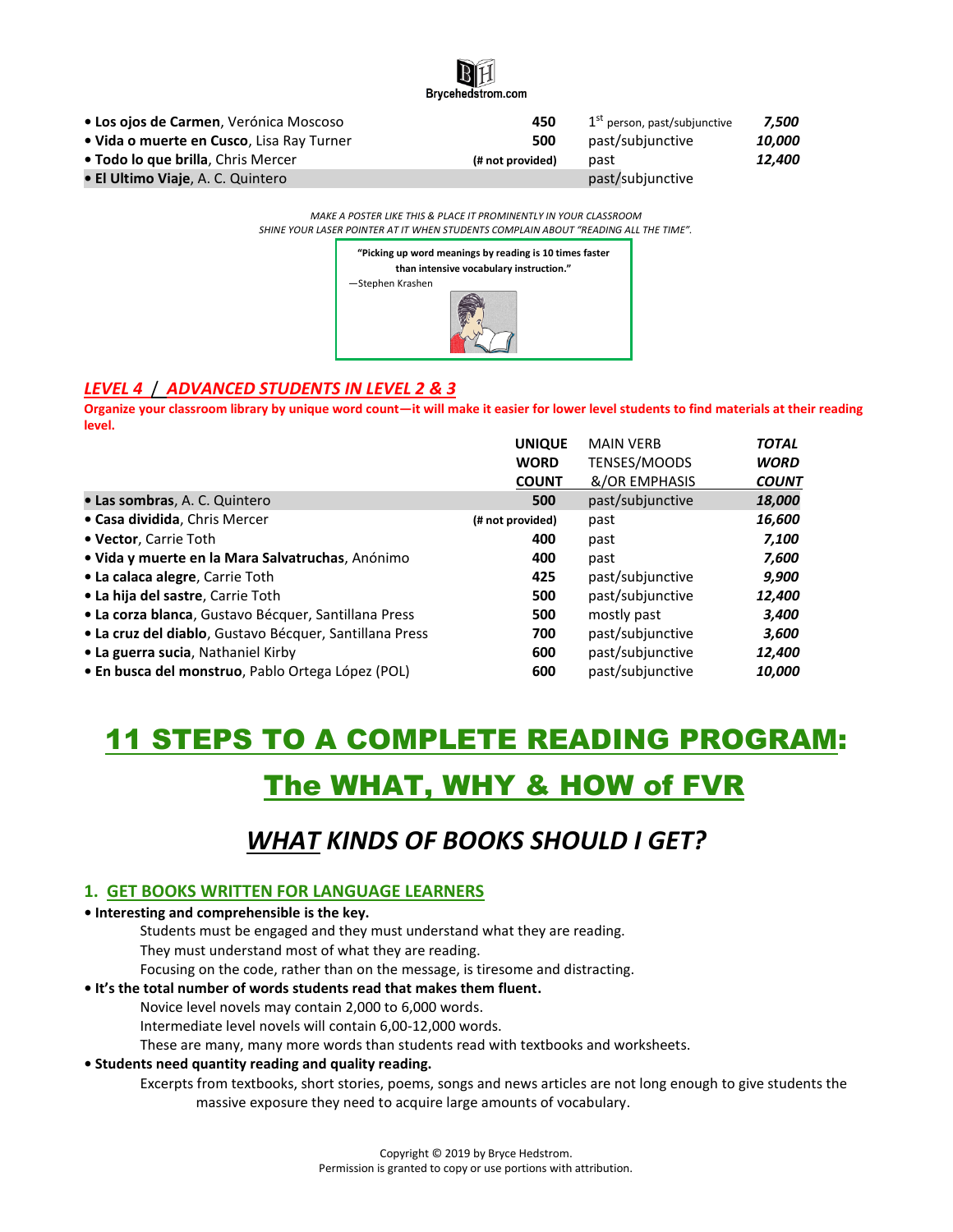

Students need to read thousands of words for their minds to subconsciously process the language.

#### **• Children's books are not a good fit for most language classes.**

Children's books have more rare words per 1,000 words than news magazines. Read that again.

A six-year-old child has a vocabulary of 6,000 - 30,000 words

Your best students know far fewer words than a native six-year-old.

- Most children's books are written for adults to read to children—your students will not understand those books. Because of the specialized vocabulary. They will feel stupid: "I have an 'A' in Spanish, but I can't even understand a little kid's book!".
- Books written for the unique needs of language learners are what novice and intermediate level students need. They will get to the level of reading authentic literature more quickly if they read enough comprehensible and interesting material along the way.

#### **2. GET BOOKS AT A VARIETY OF READING LEVELS**



**• Your students have different abilities and different interests. They should be reading different books.**

We have an obligation to teach all students and meet them where they are.

Treating them all the same bores some and overwhelms others.

Self-selected reading is a great way to deal with learning differences.

Differentiation is equity in action, and it works. You believe in it in other areas, why not in reading too?

- **• Students in upper level classes can acquire important bits of language from lower level books.**
- **• Students in lower level classes will surprise you with their ability to read books that are presumably out of their reach.**
- **• Resist telling students a book is too hard or too easy for them to read.**
	- Let their interest be their guide. Students will surprise you.

#### **3. GET PAPER BOOKS**

*GET PAPER BOOKS FOR YOUR STUDENTS*

**"People who use e-readers had a much tougher time remembering story details compared with folks who read a printed version. Things like holding the book, turning the pages, and touching the paper may contribute to better mental reconstruction of the book's plot."** —David Bucci, PhD, professor of psychological and brain sciences, Dartmouth College. Quoted in *Reader's Digest,*  May, 2016

#### **• Readers Comprehend Less with eBooks.**

Readers comprehend significantly less with eBooks than with paper books.

Comprehension reading eBooks is about half  $(Y_2!)$  of that with paper book reading.

─ <http://www.tested.com/tech/concepts/457411-paper-books-offer-better-reading-comprehension-digital/>

- ─ <https://www.theguardian.com/books/2014/aug/19/readers-absorb-less-kindles-paper-study-plot-ereader-digitisation>
- ─ [https://www.washingtonpost.com/posteverything/wp/2015/01/12/the-case-against-kindle-why-reading-paper-books-is-better-for](https://www.washingtonpost.com/posteverything/wp/2015/01/12/the-case-against-kindle-why-reading-paper-books-is-better-for-your-mind-and-body/?utm_term=.de5747330c5a)[your-mind-and-body/?utm\\_term=.de5747330c5a](https://www.washingtonpost.com/posteverything/wp/2015/01/12/the-case-against-kindle-why-reading-paper-books-is-better-for-your-mind-and-body/?utm_term=.de5747330c5a)

#### **• We Read Slower on Screens than on Paper.**

People read about 25% slower on screens than they do on paper.

- Probably due to the many distractions associated with electronics.
- ─ <https://www.nngroup.com/articles/why-web-users-scan-instead-reading/>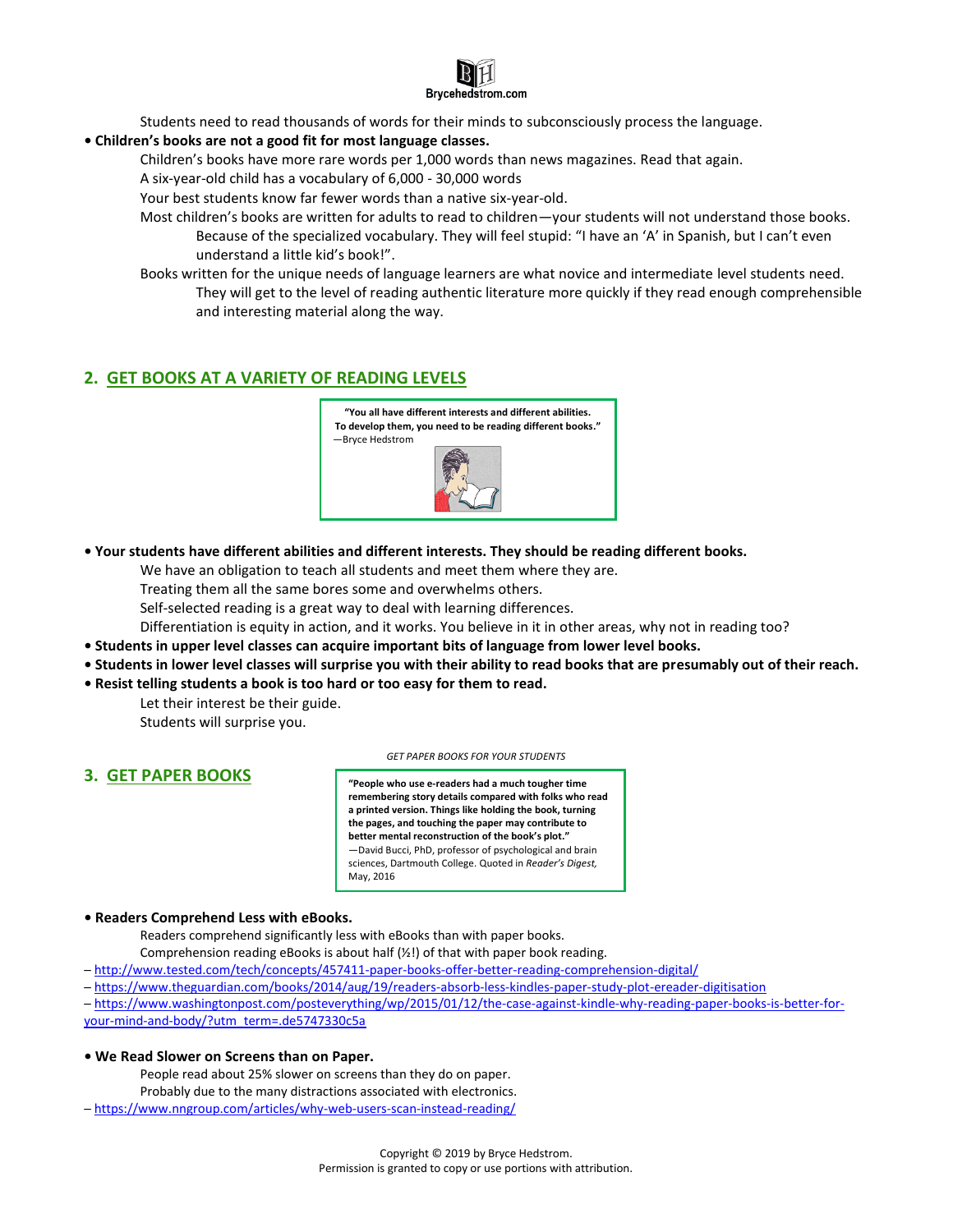

─ <http://www.readingmatrix.com/articles/al-othman/article.pdf>

#### **• eBooks Are Infinitely Better than No Books.**

If eBooks are all that you have available, then by all means use them. You can develop a hybrid eBook/paper book program as you go.

#### **4. PROVIDE PLENTY OF FICTION**

#### **• Reading Fiction Helps Develop Empathy**

We need more nice and empathetic students. Reading fiction is how to get them there.

─ [https://www.washingtonpost.com/news/speaking-of-science/wp/2016/07/22/does-reading-fiction-make-you-a-better](https://www.washingtonpost.com/news/speaking-of-science/wp/2016/07/22/does-reading-fiction-make-you-a-better-person/?utm_term=.aa33a5fd1f91)[person/?utm\\_term=.aa33a5fd1f91](https://www.washingtonpost.com/news/speaking-of-science/wp/2016/07/22/does-reading-fiction-make-you-a-better-person/?utm_term=.aa33a5fd1f91)

#### **• Reading Fiction Makes You Smarter**

Fiction readers grow healthier brains with more connections.

─ <https://www.youtube.com/watch?v=RYpofvqVxzc>

#### **5. PROVIDE QUALITY NON-FICTION TOO**

#### **• Not all students like fiction**

98% of language learner literature titles are novels.

What are students supposed to do if they prefer reading about the real world?

#### **• Less than 10% of Student Reading Is STEM Related**

A 2016 report by Renaissance Learning states that less than 10% of student reading is STEM related. Did you have classmates that enjoyed reading *National Geographic* or *Smithsonian* when you were in school? Many students prefer reading non-fiction. Let them.

### *WHY DESIGN YOUR READING PROGRAM LIKE THIS?*

#### **6. STUDENTS NEED REGULARLY SCHEDULED CLASSROOM READING TIME**

#### **• More Reading Time = Better Readers**

More reading doesn't create *slightly* better readers, it creates *way* better readers.

─ <http://www.scilearn.com/sites/default/files/imported/alldocs/rsrch/30388RAExtra10min.pdf>

#### **• Reading Decreases Stress**

Just 6 minutes of reading has been shown to lower stress levels by 68%.

Reading lowers stress more than listening to music, drinking tea, taking a walk or playing video games.

─ <https://www.telegraph.co.uk/news/health/news/5070874/Reading-can-help-reduce-stress.html>

#### **• Reading Changes and Improves the Circuitry of the Brain**

Reading a novel heightens connectivity in the areas of the brain involved in receptivity for language. Reading also stimulates brain areas for physical sensation and movement.

─ <https://www.liebertpub.com/doi/abs/10.1089/brain.2013.0166>

#### **• Reading Improves Memory**

Reading is more demanding neurobiologically than watching images or listening to speech.

"[When we read] **We are forced to construct, to produce narrative, to imagine.**" *(Proust and the Squid: The Story and Science of the Reading Brain*, by Maryanne Wolf, director of the Center for Reading and Language Research at Tufts University).

#### **• Reading Makes You Smarter**

─ <https://www.youtube.com/watch?v=lF6VKmMVWEc&feature=youtu.be&t=45s>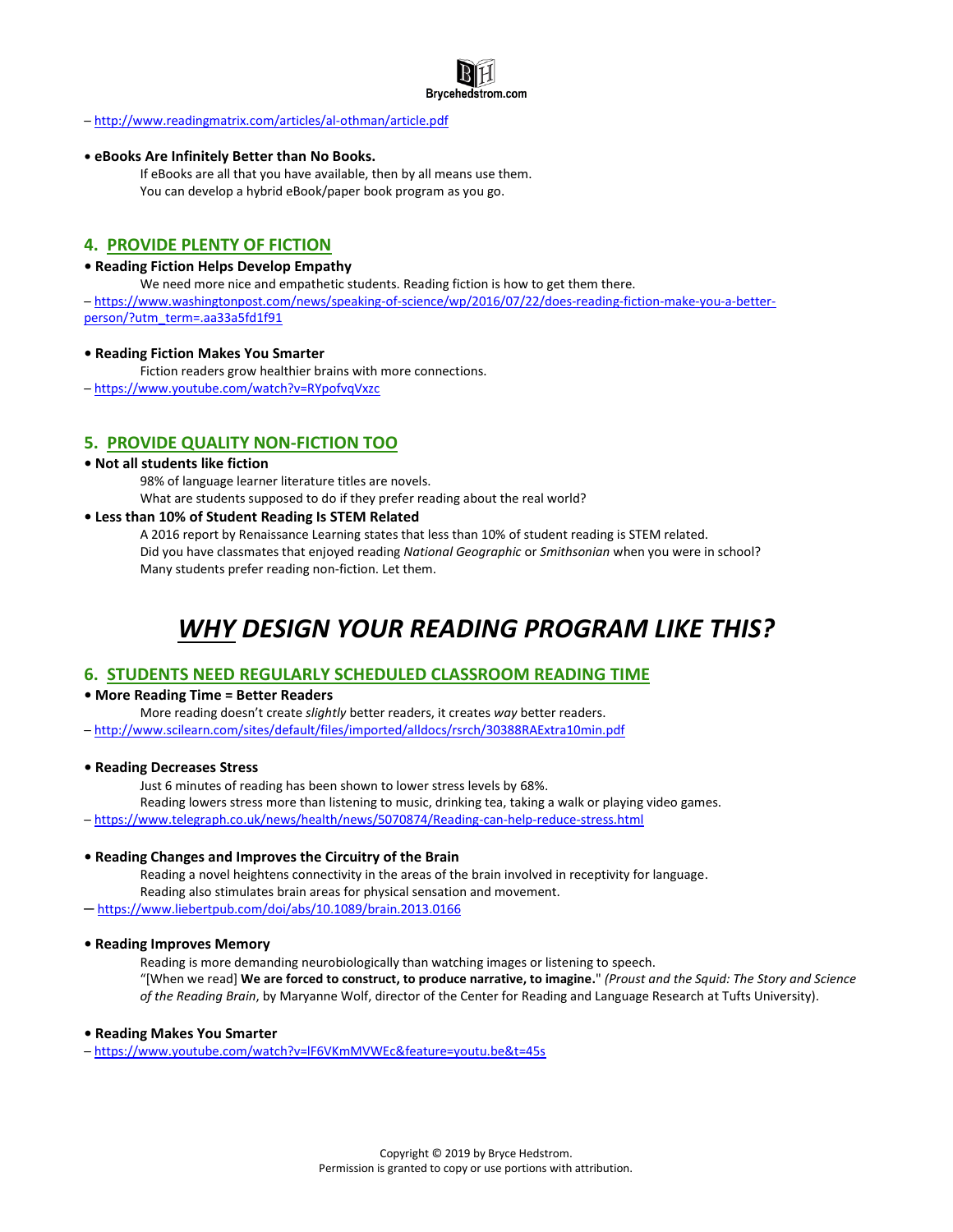

## *HOW TO DO IT?*

#### **7. IMPLEMENT CONSISTENT CLASSROOM PROCEDURES FOR READING**

**• Do you have a procedure for students to quickly and quietly get books from the classroom library?**

#### **• Is Sustained Silent Reading / Self-Selected Reading (SSR) a part of your weekly schedule?**

10 minutes per day at the beginning of class is a good way to show the value and expectation of reading. 10 minutes is only about 20% of total class time. Students will make big gains from it. This is the 80/20 rule at

work.

#### **• Is Sustained Silent Reading a regular routine or is it merely a fill-in activity that is done only occasionally when you have time?**

#### **• Students that read for 15 minutes a day will read about 1 million (!) words a year.**

Reading 1 million words per year is what American  $4<sup>th</sup>$  grade teachers suggest for their students. Reading that many words will increase your students' vocabulary and understanding of language substantially and painlessly—and without studying or quizzes. <https://www.statisticbrain.com/reading-statistics/>

**• What is the procedure for checking out books from your classroom library for students to take home?**

#### **• How are you encouraging your students to do Free Voluntary Reading (FVR)?**

FVR = Reading because you want to on your own time--for no credit. FVR is the ultimate in target language reading.

#### **8. USE DIFFERENT WAYS TO CHECK FOR UNDERSTANDING**

#### **• Informal Comprehension Checks**

Just talking with students about what they are reading is best.

#### **• Quick Reading Reactions**

Have them write a short impression of what they have read

**• Dual Entry Journals** 

Two columns. On one side, a short summary of the page they read, on the other, their thoughts and/or questions.

**• Short, Relevant Reports**

1-page reports describing what they noticed in the reading or how it affected them. Examples of the above comprehension checks are available at: <http://www.brycehedstrom.com/free-stuff>

#### **• Avoid traditional detailed written questions about reading**

Highly detailed questions tend to kill the desire to read, making it a chore instead of a joy. Teachers often have trouble creating short reports—we keep gravitating back to highly detailed questions!

**• Do not check for understanding all of the time**

Constantly asking students to demonstrate understanding kills the intrinsic joy of reading.

#### **9. DEVELOP A RUBRIC FOR READING EXPECTATIONS DURING SSR TIME**

**• Let the students know what is expected of them during regular class reading time**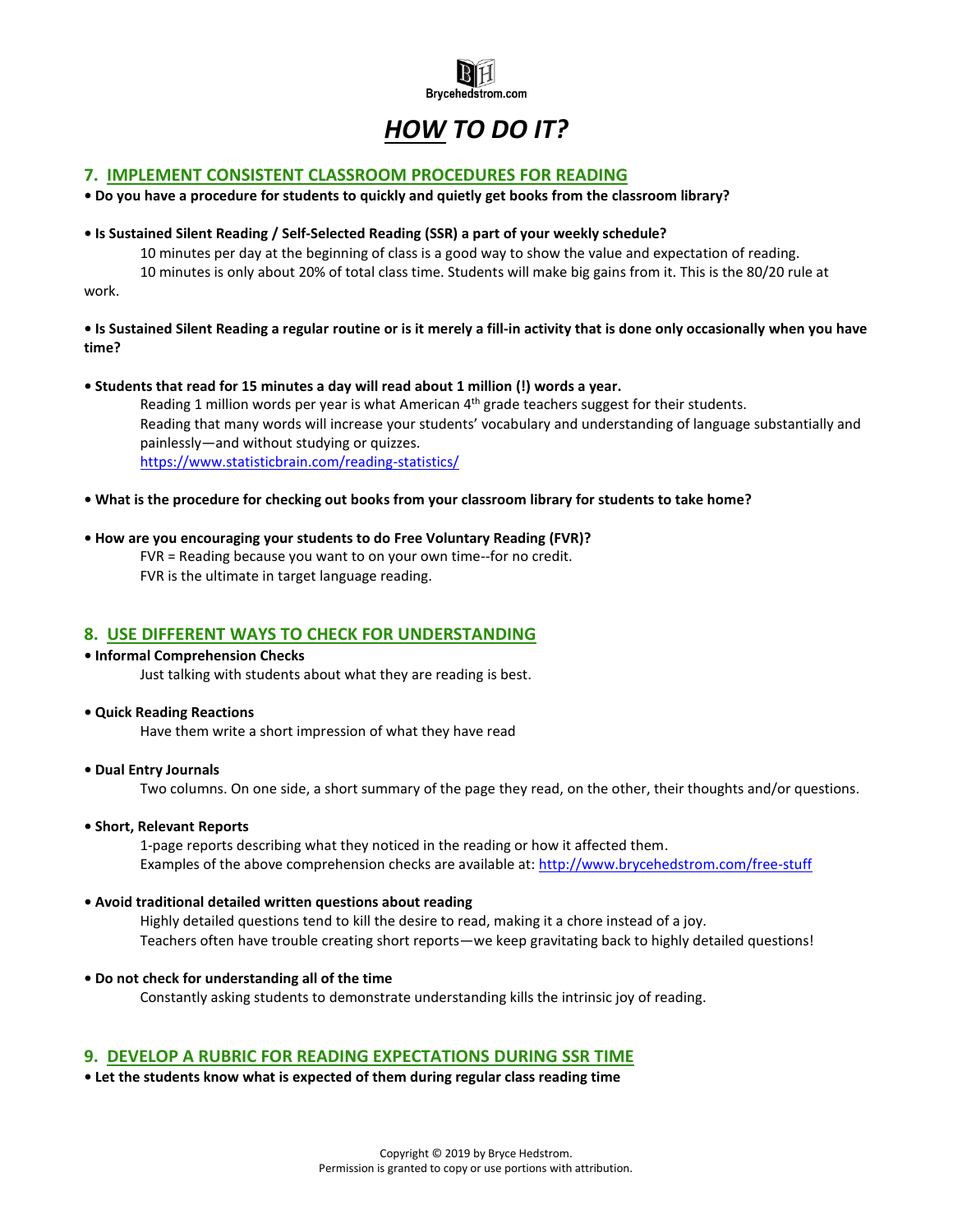

- **• Show students how good readers behave and think**
- **• Keeps the teacher focused on what is important during reading time**
- **• Make reading behavior measurable**
	- Yes, the goal is for students to read voluntarily We are fighting against an anti-literacy wave in our culture right now Students need to have clear expectations
- **• Use the rubric for grades when you must.**

Free voluntary reading is the most effective way of reading, but teachers are asked to measure and record class activities.

#### **10. MODEL READING YOURSELF**

- **• Sit and read in the target language in front of your student while they read during SSR time.** Do *not* sit at your computer to get caught up on paperwork or surf the internet. Show them by your behavior how important reading is. Don't just talk about how you think reading is so important.
- **• Demonstrate how much you value reading by actually reading while your students are reading.**
- **• Read what you actually like to read and read at your level in the target language**
- **• Occasionally read the same books that some of your students are reading.**

You will be able to connect with students more. It is an encouragement to them to see you reading what they are.

**• Make it obvious.** 

Talk about books that you are reading, especially books in the target language.

**• Leave books you have read lying around for students to notice, pick up and browse.**

#### **11. ENCOURAGE READING OUTSIDE OF CLASS (FVR)**

- **• Students reading on their own outside of class for no credit is true Free Voluntary Reading (FVR).**
	- The greatest gains come from this kind of self-selected, volitional reading.
		- FVR is reading for no credit and for no extra credit.
		- FVR is reading because you want to.

#### *THIS IS WHAT FVR LOOKS LIKE & THE POSSIBLE RESULT*



**• Lavish attention on students that read independently outside of class.**